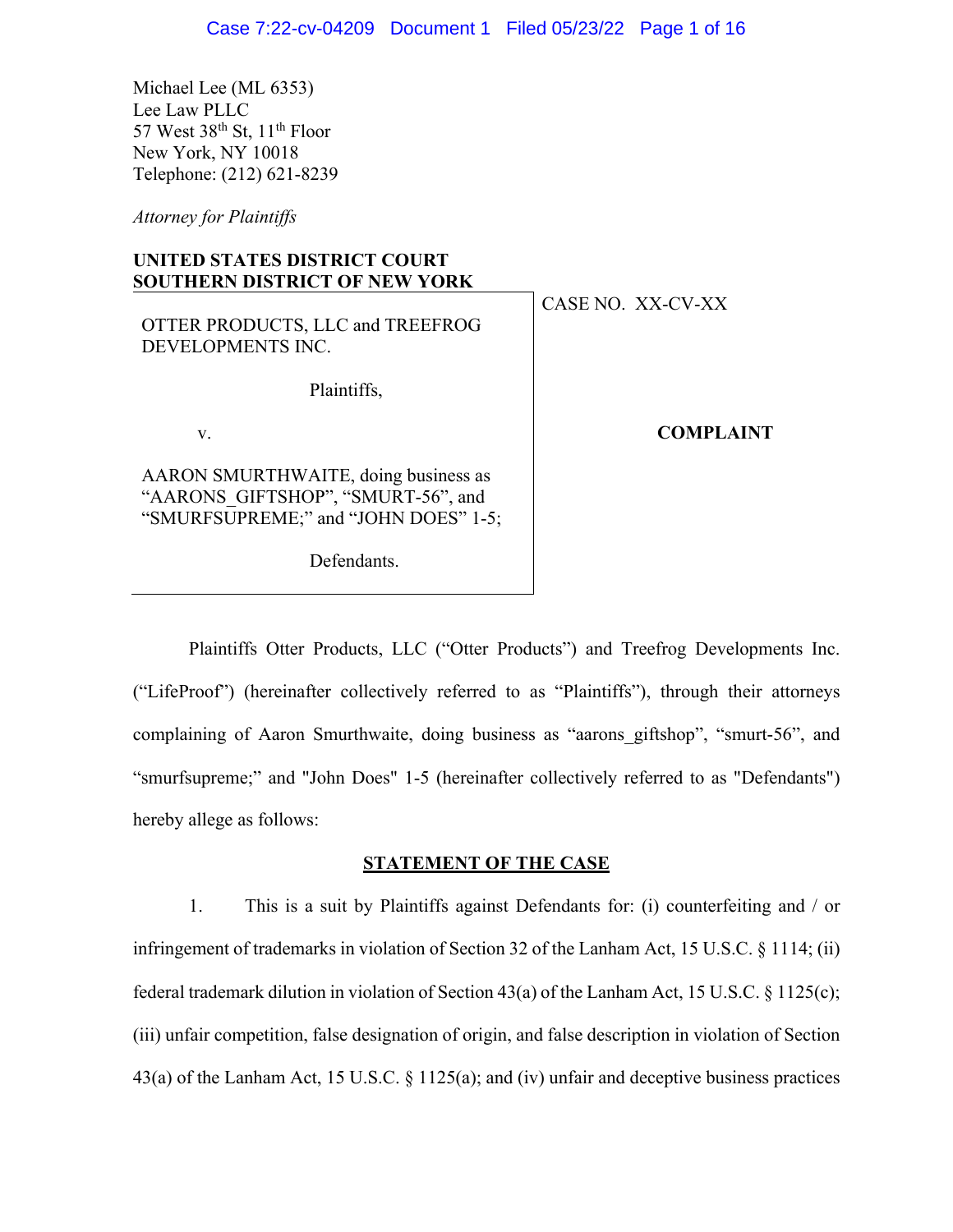#### Case 7:22-cv-04209 Document 1 Filed 05/23/22 Page 2 of 16

in violation of N.Y. Gen. Bus. L. § 349.

2. This action concerns the distribution of merchandise bearing counterfeits and / or infringements of Plaintiffs' trademarks in the United States. Defendants were sent a ceaseand-desist letter and spoke with Plaintiffs' counsel but have refused to stop selling their illegal product. Therefore, Defendants have willfully infringed Plaintiffs' valuable trademarks, creating a strong likelihood of confusion among consumers who expect that merchandise bearing Plaintiffs' trademarks will be genuine product by Plaintiffs, and causing both monetary and other irreparable injury to Plaintiffs.

#### **JURISDICTION AND VENUE**

3. This Court has jurisdiction over the federal trademark claims asserted in this action under 15 U.S.C. § 1121, and 28 U.S.C. § 1331 and 28 U.S.C. § 1338.

4. Defendants are subject to the Court's jurisdiction because they have committed the acts complained of herein in this District and do business in this District. Specifically, Defendants have sold infringing product in this District and shipped such infringing products into Rockland County, NY.

5. Defendants are subject to the jurisdiction of this Court pursuant to and in accordance with Rule 4 of the Federal Rules of Civil Procedure.

6. Venue is proper in this District pursuant to 28 U.S.C. § 1391(b)(2) and (3).

#### **PARTIES**

7. Plaintiff Otter Products is a limited liability company duly organized and existing under the laws of the State of Colorado and having its principal place of business located at 209 S. Meldrum Street, Fort Collins, CO 80521.

8. Plaintiff LifeProof is a Delaware corporation with its principal place of business located at 209 S. Meldrum Street, Fort Collins, CO 80521.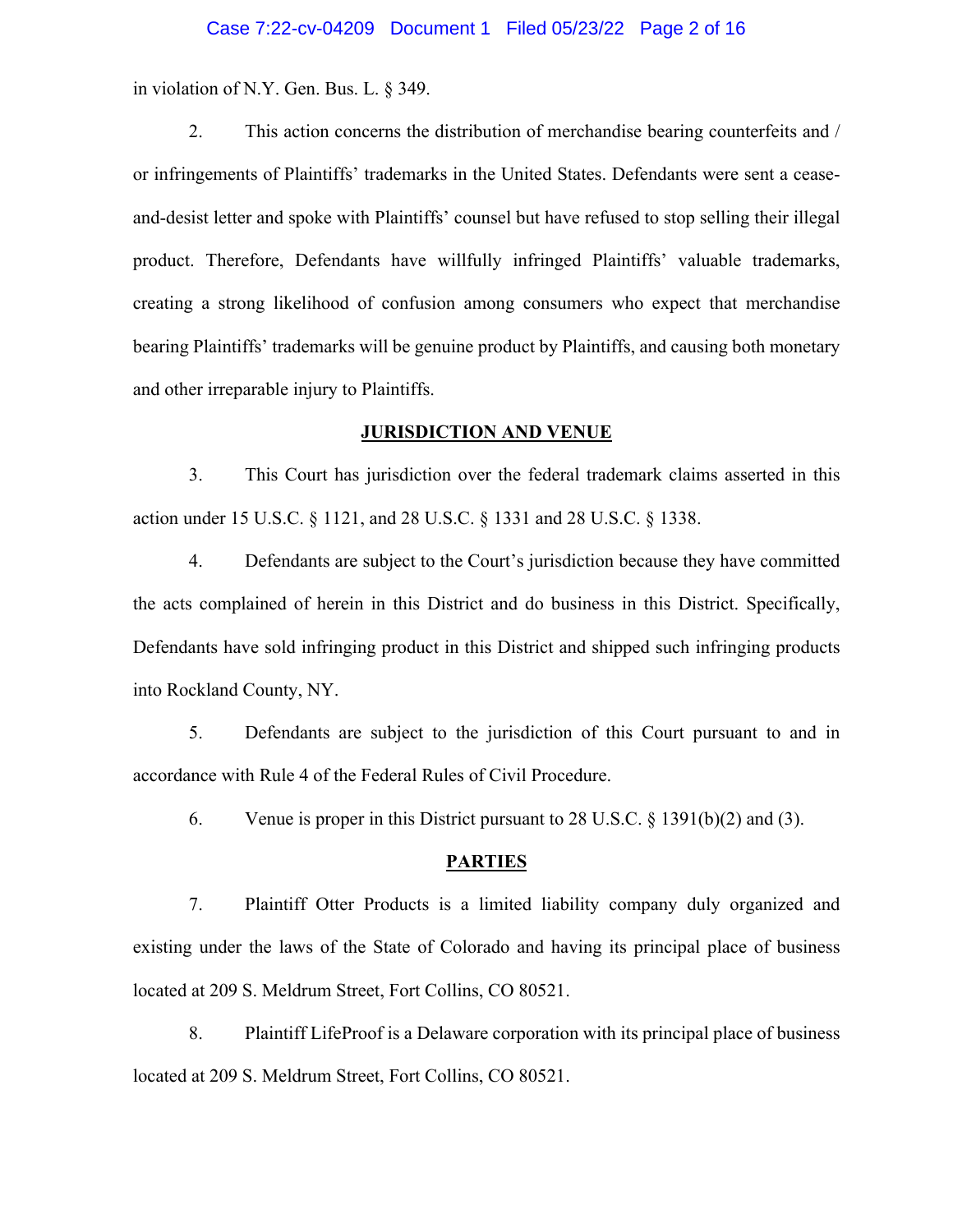#### Case 7:22-cv-04209 Document 1 Filed 05/23/22 Page 3 of 16

9. Upon information and belief, defendant Aaron Smurthwaite ("Smurthwaite") is an individual who resides at 1707 Summit Street, Sioux City, Iowa 51105.

10. The identities of "John Does" 1-5 are not currently known to Plaintiffs. Upon information and belief, they are associated with Defendants and have contributed to Defendants' unlawful activities. Plaintiffs will use their best efforts to identify these "John Does" and upon further knowledge and investigation, Plaintiffs will amend their pleadings accordingly.

### **FACTUAL ALLEGATIONS**

#### **A. Plaintiffs' Famous Products and Trademarks**

11. Plaintiff Otter Products began with the entrepreneurial vision of its founder, Curt Richardson. An injection molder by trade, Richardson designed the first "OtterBox" in 1995. The first OtterBox was a durable waterproof box used to keep electronics dry while participating in outdoor sports such as kayaking or fishing. However, through iterative design changes, what started as a waterproof box evolved into a line of functional, durable, and award-winning personal electronics cases. Today, Otter Products' OtterBox® cases stand as one of the bestselling brands of mobile phone and tablet cases worldwide, with cases for a broad variety personal electronics.

12. Plaintiff LifeProof was subsequently founded by an entrepreneur Gary Rayner in 2009. Known by the accuracy of its trade name, LifeProof has gained a strong reputation for designing and manufacturing highly resistant smartphone and tablet cases. LifeProof's awardwinning polycarbonate design is able to withstand the harshest of elements, providing water resistance, dirt resistance, and shock absorbency. Plaintiff Otter Products acquired LifeProof in 2013 and they have been doing business collectively ever since.

13. Since their inceptions, Otter Products and LifeProof have marked their brands' products (OtterBox® and LifeProof®) with trademarks that have come to symbolize their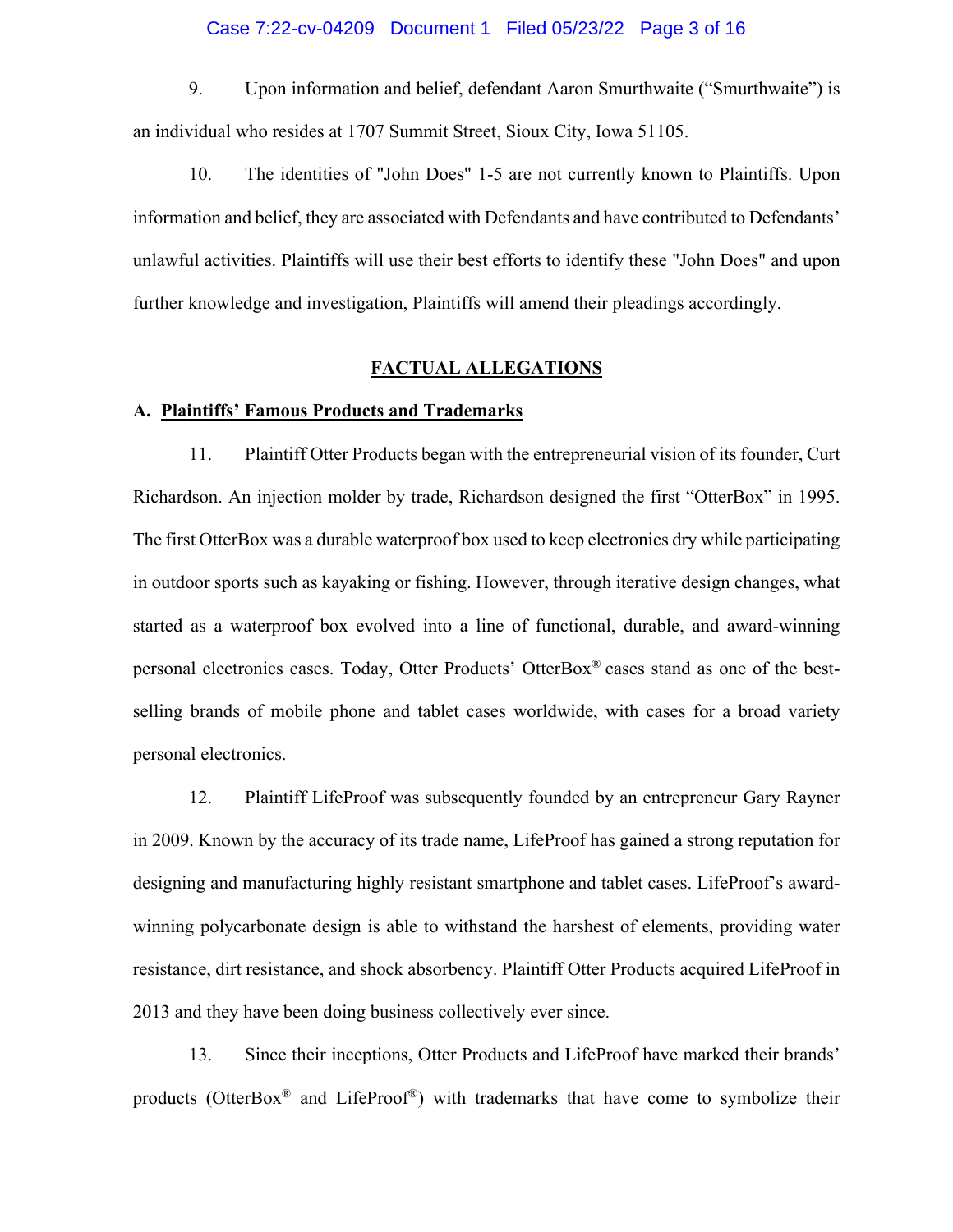### Case 7:22-cv-04209 Document 1 Filed 05/23/22 Page 4 of 16

profound company heritage, entrepreneurial spirit, and superior craftsmanship. These reputations started with the design of the first OtterBox® in 1995 and first LifeProof® in 2009 and have since expanded into a robust global marketplace. From their prescient inceptions to their products' establishment as household names, Plaintiffs have expended great amounts of time, money, and effort advertising and promoting their respective trademarks globally, including throughout the United States and in this District. As a result of these investments and their widespread success, Plaintiffs have developed considerable goodwill and reputations for the highest quality products. Plaintiffs have continuously used their trademarks to distinguish their OtterBox<sup>®</sup> and LifeProof<sup>®</sup> products, as well as uphold these reputations.

14. Plaintiffs are the owners of various trademarks registered with the United States Patent and Trademark Office ("USPTO"). Such trademarks include, but are not limited to the following, among others:

| <b>Trademark</b> | <b>USPTO</b><br>Registration<br><b>Number</b> | Registration<br><b>Date</b> | Goods                                                                                                                                                                                                                                                                                 |
|------------------|-----------------------------------------------|-----------------------------|---------------------------------------------------------------------------------------------------------------------------------------------------------------------------------------------------------------------------------------------------------------------------------------|
| <b>OTTERBOX</b>  | 3788534                                       | 08/25/2009                  | IC 009, US 021 023 026 036 038.<br>G & S: Protective cases for<br>handheld electronic devices,<br>namely, portable music players,<br>portable video players, cell phones<br>and computers; specially adapted<br>protective carrying cases for<br>computers.                           |
| <b>OTTER BOX</b> | 3788535                                       | 05/11/2010                  | IC 009. US 021 023 026 036 038.<br>G & S: Protective cases for<br>handheld electronic devices,<br>namely, portable music players,<br>portable video players, cell phones<br>and computers; specially adapted<br>protective carrying cases for<br>computers.                           |
| <b>OTTERBOX</b>  | 4602221                                       | 09/09/2014                  | IC 009, US 021 023 026 036 038.<br>G & S: Protective covers and<br>cases for handheld electronic<br>devices, namely, cell phones,<br>portable media players, tablets,<br>personal digital assistants, e-book<br>readers, and computers; protective<br>covers and cases for computers. |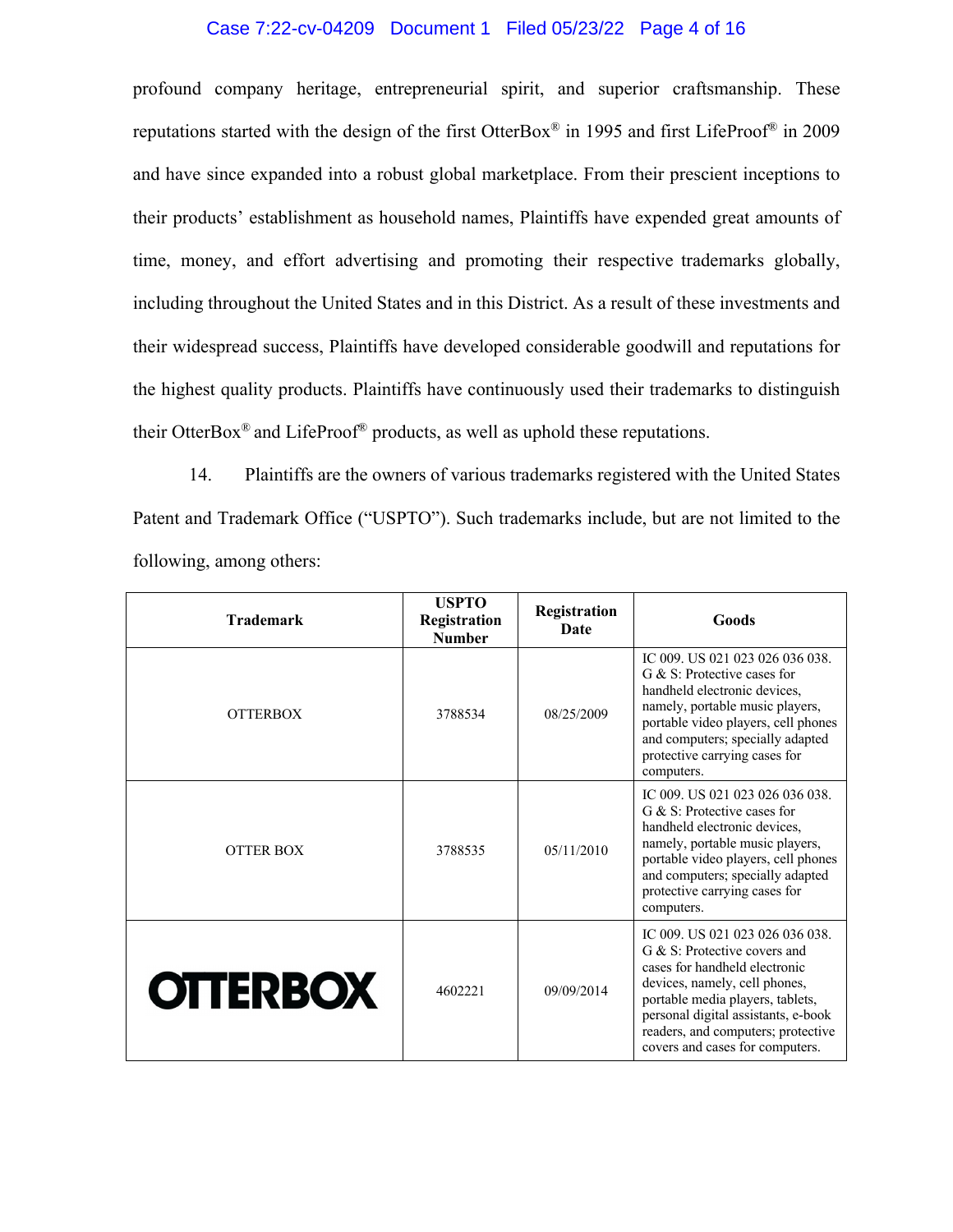# Case 7:22-cv-04209 Document 1 Filed 05/23/22 Page 5 of 16

| <b>DEFENDER SERIES</b>                       | 4616874 | 10/07/2014 | IC 009. US 021 023 026 036 038.<br>G & S: Protective covers and<br>cases for personal electronic<br>devices, namely, cell phones.                                                                                                                                                                                                                                                                                                                                                                                                                                                 |
|----------------------------------------------|---------|------------|-----------------------------------------------------------------------------------------------------------------------------------------------------------------------------------------------------------------------------------------------------------------------------------------------------------------------------------------------------------------------------------------------------------------------------------------------------------------------------------------------------------------------------------------------------------------------------------|
| <b>DEFENDER SERIES</b>                       | 3623789 | 05/19/2009 | IC 009, US 021 023 026 036 038.<br>G & S: Protective cases for<br>interactive, handheld electronic<br>devices, namely, portable music<br>players, portable video players and<br>tablet computers.                                                                                                                                                                                                                                                                                                                                                                                 |
|                                              | 3791318 | 05/18/2010 | IC 009. US 021 023 026 036 038.<br>G & S: Protective cases for<br>handheld electronic devices,<br>namely, portable music players,<br>portable video players, cell phones<br>and computers; specially adapted<br>protective carrying cases for<br>computers.                                                                                                                                                                                                                                                                                                                       |
| <b>STRADA SERIES</b>                         | 4864518 | 12/1/2015  | IC 009. US 021 023 026 036 038.<br>G & S: Protective cases and<br>covers for personal electronic<br>devices, namely, mobile phones,<br>smartphones, tablets, computers,<br>e-book readers, portable media<br>players; Bags, folios and carrying<br>cases specially adapted for<br>personal electronic devices,<br>namely, mobile phones,<br>smartphones, tablets, computers,<br>e-book readers, portable media<br>players.                                                                                                                                                        |
| <b>STATEMENT SERIES</b>                      | 4952893 | 05/03/2016 | IC 009. US 021 023 026 036 038.<br>G & S: Protective cases, covers,<br>bags, and carrying cases for<br>personal electronic devices,<br>namely, mobile phones,<br>smartphones, tablet computers,<br>and e-book readers                                                                                                                                                                                                                                                                                                                                                             |
| <b>Giving<br/>Back</b><br><b>GIVING BACK</b> | 5356304 | 12/12/2017 | IC 009. US 021 023 026 036 038.<br>G & S: Protective cases and<br>covers for mobile electronic<br>devices, namely, smartphones,<br>tablet computers; protective cases<br>and covers adapted to<br>accommodate external accessories<br>for use with mobile electronic<br>devices, namely, smartphones,<br>tablet computers; accessories<br>specially adapted for use with<br>protective cases and covers for<br>smartphones, tablet computers,<br>namely, batteries and power<br>management systems in the nature<br>of external batteries, battery boxes<br>and battery chargers. |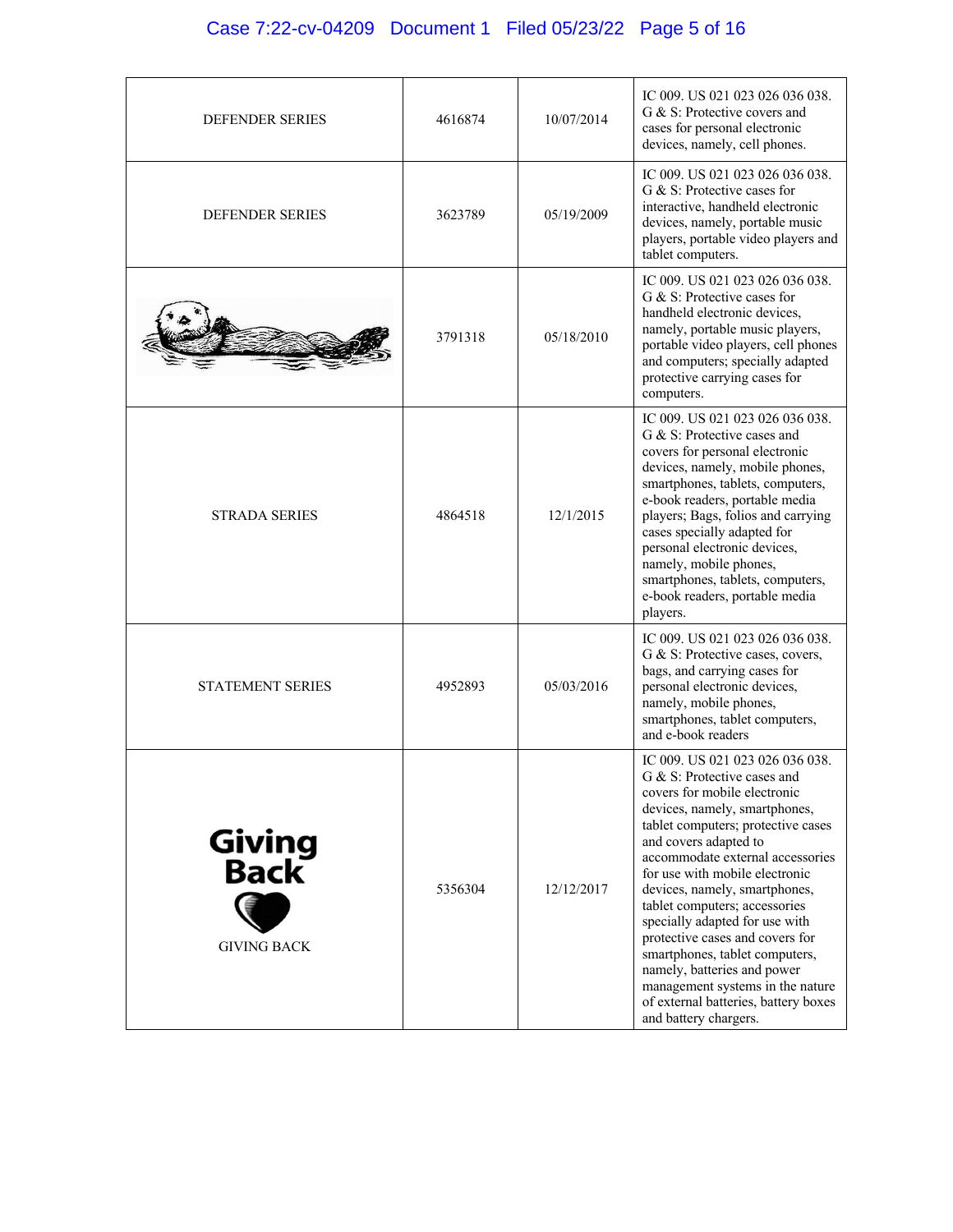| DEFENDER SERIES PRO      | 5726083 | 04/16/2019 | IC 009. US 021 023 026 036 038.<br>G & S: Protective cases, carrying<br>cases, casings, and covers for<br>portable electronic devices,<br>namely, cell phones, tablet<br>computers, cases and holsters<br>specially adapted for holding or<br>carrying mobile electronic<br>devices, namely, mobile phones,<br>tablet computers.                                                                                                                                                                                                                                                                                                    |
|--------------------------|---------|------------|-------------------------------------------------------------------------------------------------------------------------------------------------------------------------------------------------------------------------------------------------------------------------------------------------------------------------------------------------------------------------------------------------------------------------------------------------------------------------------------------------------------------------------------------------------------------------------------------------------------------------------------|
| 内絮密比<br><b>LIFEPROOF</b> | 4520890 | 04/29/2014 | IC 009. US 021 023 026 036 038.<br>G & S: Protective cases, carrying<br>cases, casings, and covers for<br>portable electronic devices,<br>namely, cell phones, portable<br>media players, electronic tablets,<br>electronic book readers, and laptop<br>computers; cases and holsters<br>specially adapted for holding or<br>carrying mobile electronic<br>devices, namely, mobile phones,<br>electronic tablets, electronic book<br>readers; accessories specially<br>adapted for mobile electronic<br>devices, namely, belt clips,<br>shoulder straps, and hand straps.                                                           |
| <b>LIFEPROOF</b>         | 4519288 | 04/22/2014 | IC 009. US 021 023 026 036 038.<br>G & S: Protective cases, carrying<br>cases, casings, and covers for<br>portable electronic devices,<br>namely, cell phones, portable<br>media players, electronic tablets,<br>electronic book readers, and laptop<br>computers; cases and holsters<br>specially adapted for holding or<br>carrying mobile electronic<br>devices, namely, mobile phones,<br>electronic tablets, electronic book<br>readers; accessories specifically<br>adapted for mobile electronic<br>devices, namely, belt clips,<br>shoulder straps, or hand straps<br>sold as a unit with the bags, cases,<br>and holsters. |
| NÜÜD                     | 4467117 | 01/14/2014 | IC 009. US 021 023 026 036 038.<br>G & S: Protective covers specially<br>adapted for personal electronic<br>devices and communications<br>apparatus, namely, cell phones,<br>lap tops, tablet computers for<br>Ebook, magazine and newspaper<br>reading [, and accessories for cell<br>phones, lap tops, and tablet<br>computers for Ebook, magazine<br>and newspaper reading, namely,<br>belt clips, bar mounts and mount<br>adapters, armbands, and<br>headphone adapters ].                                                                                                                                                      |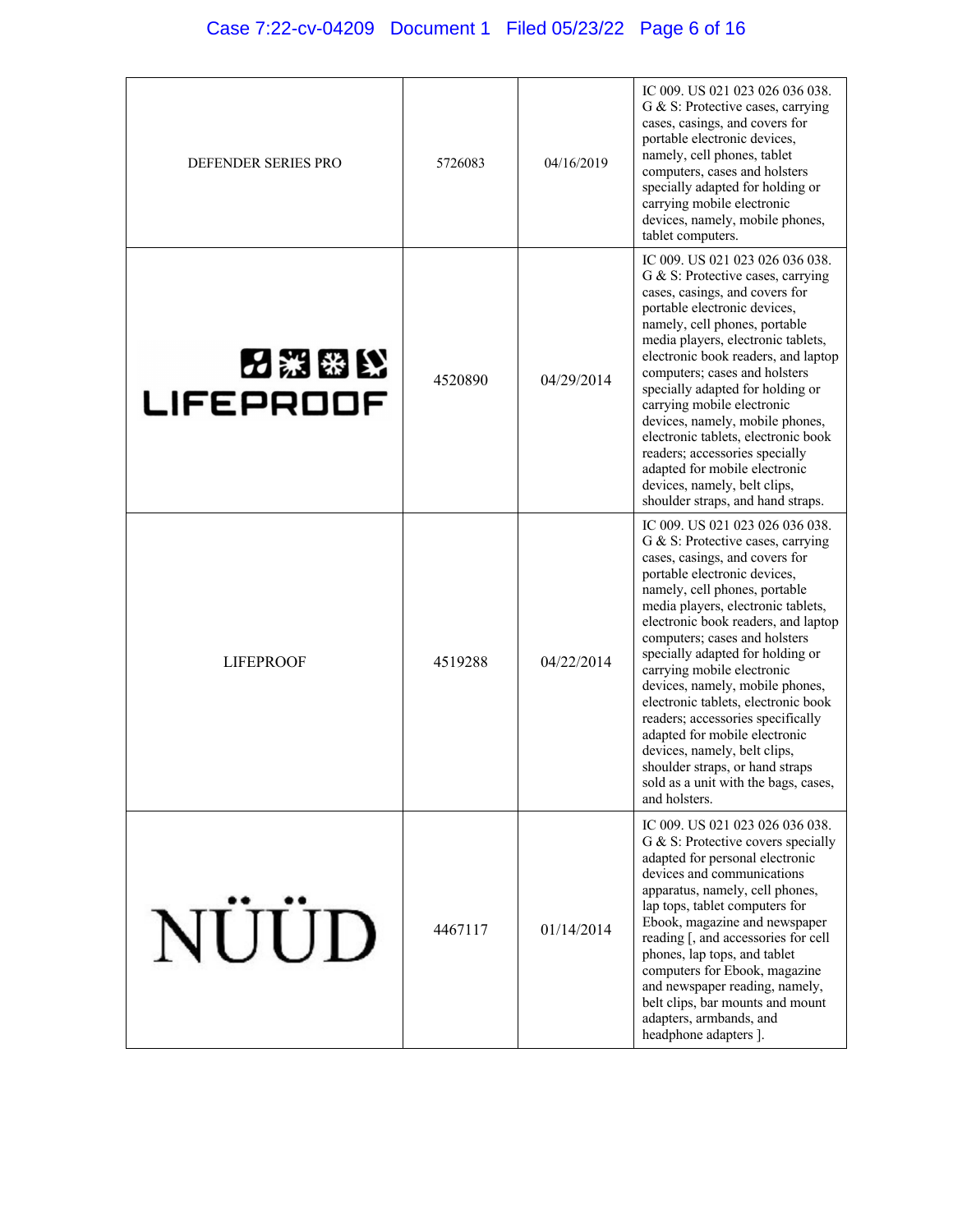| LET'S GO!        | 4285129 | 02/05/2013 | IC 009. US 021 023 026 036 038.<br>G & S: Protective covers specially<br>adapted for personal electronic<br>devices and communications<br>apparatus, namely, cell phones,<br>lap tops, tablet computers for<br>Ebook, magazine and newspaper<br>reading, and accessories for cell<br>phones, lap tops, and tablet<br>computers for Ebook, magazine<br>and newspaper reading, namely,<br>belt clips, bar mounts and mount<br>adapters, armbands, and<br>headphone adapters. |
|------------------|---------|------------|----------------------------------------------------------------------------------------------------------------------------------------------------------------------------------------------------------------------------------------------------------------------------------------------------------------------------------------------------------------------------------------------------------------------------------------------------------------------------|
| <b>LIFEPROOF</b> | 4057201 | 11/15/2011 | IC 009. US 021 023 026 036 038.<br>G & S: Accessories for electronic<br>goods and communications<br>apparatus, namely, protective<br>housings, carrying cases, cases<br>and covers for portable electronic<br>goods and communications<br>apparatus, namely, cell phones,<br>lap tops, tablet computers for<br>Ebook, magazine and newspaper<br>reading, and portable media<br>players.                                                                                    |
| FRĒ              | 4397480 | 09/03/2013 | IC 009. US 021 023 026 036 038.<br>G & S: Protective covers specially<br>adapted for personal electronic<br>devices, and accessories for<br>personal electronic devices,<br>namely, belt clips, bar mounts and<br>mount adapters, armbands, and<br>headphone adapters.                                                                                                                                                                                                     |

(hereinafter collectively referred to as the "Plaintiffs Registered Trademarks").

15. The Plaintiffs Registered Trademarks are valid, in full force and effect, protectable and exclusively owned by Plaintiffs. Plaintiffs have continuously used the Plaintiffs Registered Trademarks during all time periods relevant to Plaintiffs' claims. As a result, the Plaintiffs Registered Trademarks have become incontestable pursuant to 15 U.S.C. § 1065.

16. The Plaintiffs Registered Trademarks have been used regularly in interstate commerce, including within this District, to identify and distinguish Plaintiffs' high-quality merchandise including, but not limited to, dirt resistant mobile phone cases, dirt resistant tablet cases, shock resistant mobile phone cases, shock resistant tablet cases, drop resistant mobile phone cases, drop resistant tablet cases, mobile phone accessories, tablet accessories, and other goods.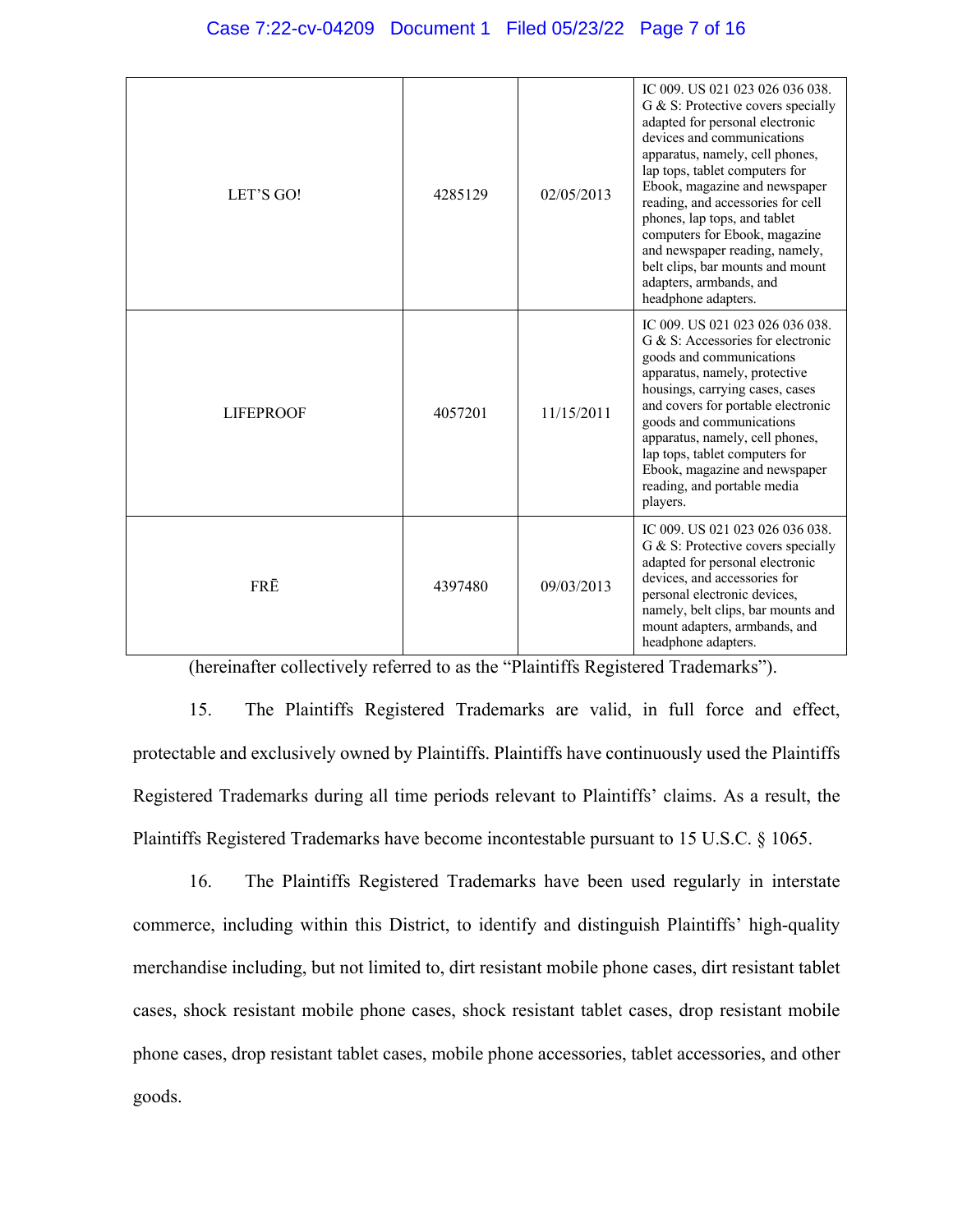#### Case 7:22-cv-04209 Document 1 Filed 05/23/22 Page 8 of 16

17. Due to the overwhelming amount of resources exhausted by Plaintiffs in order to create, protect, enforce, and promote the Plaintiffs Registered Trademarks, the Plaintiffs Registered Trademarks have achieved secondary meaning as identifiers of high-quality merchandise including, but not limited to, dirt resistant mobile phone cases, dirt resistant tablet cases, shock resistant mobile phone cases, shock resistant tablet cases, drop resistant mobile phone cases, drop resistant tablet cases, mobile phone accessories, tablet accessories, and other goods.

18. The Plaintiffs Registered Trademarks are recognized around the world and throughout the United States by consumers as signifying authentic, high-quality OtterBox® products. As such, the Plaintiffs Registered Trademarks qualify as famous marks as the term is used in 15 U.S.C. § 1125(c)(1) and achieved such fame prior to Defendants' conduct that is the subject of this Complaint.

#### **B. Defendants' Illegal Activities**

19. Upon information and belief, Defendants are offering for sale, selling, and using in interstate commerce merchandise bearing counterfeits and infringements of the Plaintiffs Registered Trademarks (the "Infringing Products").

20. Despite having notice of their illegal activities, Defendants continue to offer for sale and sell Infringing Products. Defendants are willful infringers of the Plaintiffs Registered Trademarks causing irreparable harm to Plaintiffs and the unsuspecting public who are being defrauded into purchasing such illegal merchandise.

21. Defendants have been offering for sale and selling a large amount of Infringing Products on the www.eBay.com website ("eBay") using the following eBay usernames:

- a. aarons\_giftshop
- b. smurt-56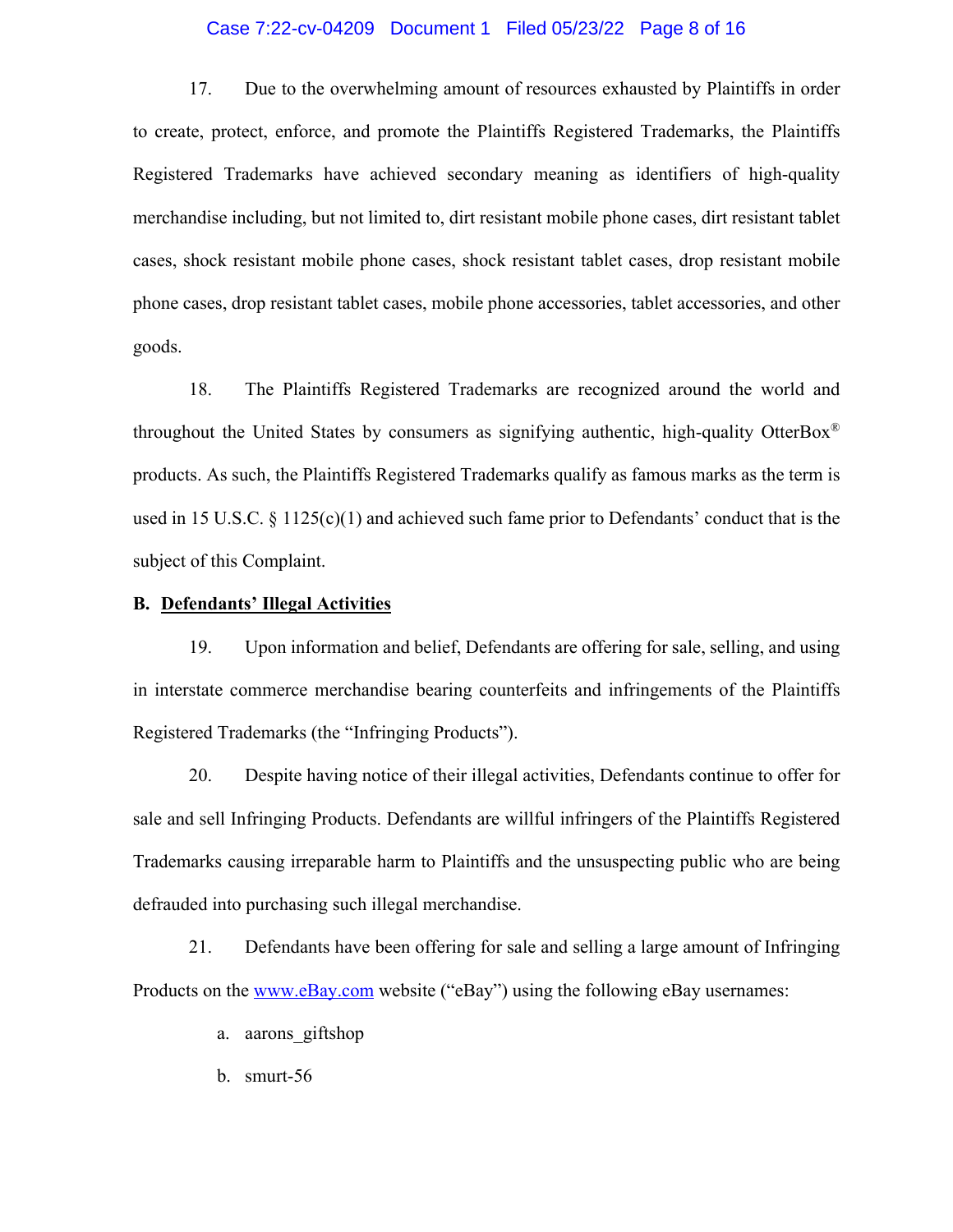c. smurfsupreme

22. Plaintiffs have confirmed that such products are Infringing Products through reviewing Defendants' eBay listings and making purchases directly from Defendants.

23. Defendants were on full notice that their actions were illegal but continued to infringe the Plaintiffs Registered Trademarks. Defendants' infringement is clearly willful.

24. Defendants' offer for sale and actual sale of the Infringing Products in the United States constitutes an illegal use in commerce of the Plaintiffs Registered Trademarks in connection with the sale, offering for sale, or distribution of the Infringing Products.

25. The Infringing Products offered for sale and sold by Defendants were not manufactured, authorized, or sponsored by Plaintiffs. Thus, consumers will be confused and disappointed by the differences between the Infringing Products distributed by Defendants and the genuine Plaintiffs merchandise manufactured and sold by Plaintiffs or their affiliates.

26. As a result of Defendants' actions, Plaintiffs are losing profits from lost sales of genuine product, are suffering a loss of enormous goodwill created in their Plaintiffs Registered Trademarks and will continue to suffer such loss if Defendants are allowed to continue their illegal activity.

27. Upon information and belief, Defendants have knowingly and willfully engaged in their illicit activities in direct violation of Plaintiffs' rights and/or have shown a blatant disregard for the same. For these reasons, this qualifies as an exceptional case under 15 U.S.C.  $§ 1117(a).$ 

28. Plaintiffs have suffered irreparable injury as a direct and proximate result of Defendants' wrongful distribution of the Infringing Products.

29. Plaintiffs have no adequate remedy at law.

30. Defendants' unlawful acts will undoubtedly persist without judicial intervention.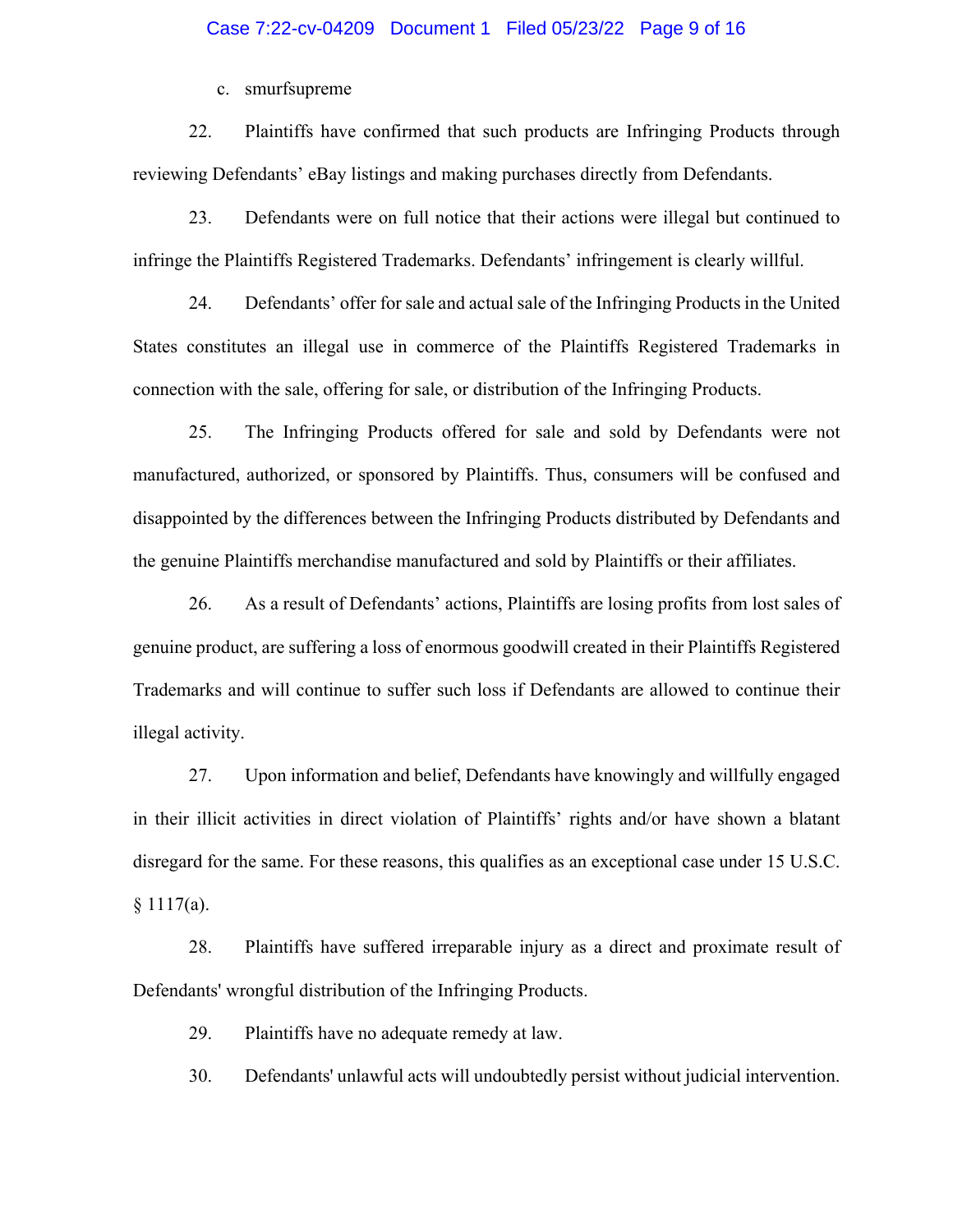As such, Defendants must be restrained and enjoined from further violating Plaintiffs' wellestablished rights in and to the Plaintiffs Registered Trademarks.

## **FIRST CLAIM FOR RELIEF (Trademark Counterfeiting, 15 U.S.C. § 1114)**

31. Plaintiffs hereby reallege and incorporate by reference all prior allegations as set forth in Paragraphs 1 through 30.

32. Defendants have knowingly, intentionally, and without the consent of Plaintiffs used in commerce reproductions, counterfeits, and/or copies of the Plaintiffs Registered Trademarks in connection with the sale, offering for sale, distribution, or advertising of goods covered by USPTO registrations for the Plaintiffs Registered Trademarks. Such use is likely to: cause confusion or mistake or deceive consumers; cause consumers to believe Defendants' counterfeit merchandise is affiliated with, sponsored by, authorized or approved by, or is otherwise associated with Plaintiffs despite the fact that it is not.

33. Defendants' use of the counterfeit marks was willful and done with the knowledge that the marks are counterfeit, and as such, Defendants' acts constitute willful trademark counterfeiting in violation of Section 32 of the Lanham Act, 15 U.S.C. § 1114.

34. Defendants' acts constitute use in commerce of the Plaintiffs Registered Trademarks.

35. For the aforementioned reasons, Plaintiffs is entitled to: (a) damages for all of Defendants' profits derived from their unlawful conduct and/or Plaintiffs' lost profits from sales of genuine goods due to Defendants' conduct, trebled, to the full extent provided under Sections 35(a) and 35(b) of the Lanham Act, 15 U.S.C. § 1117(a)-(b), or alternatively, statutory damages in the amount of up to \$2,000,000 for each mark counterfeited as provided by 15 U.S.C. § 1117(c) of the Lanham Act; and (b) reasonable attorneys' fees, investigative fees, and pre-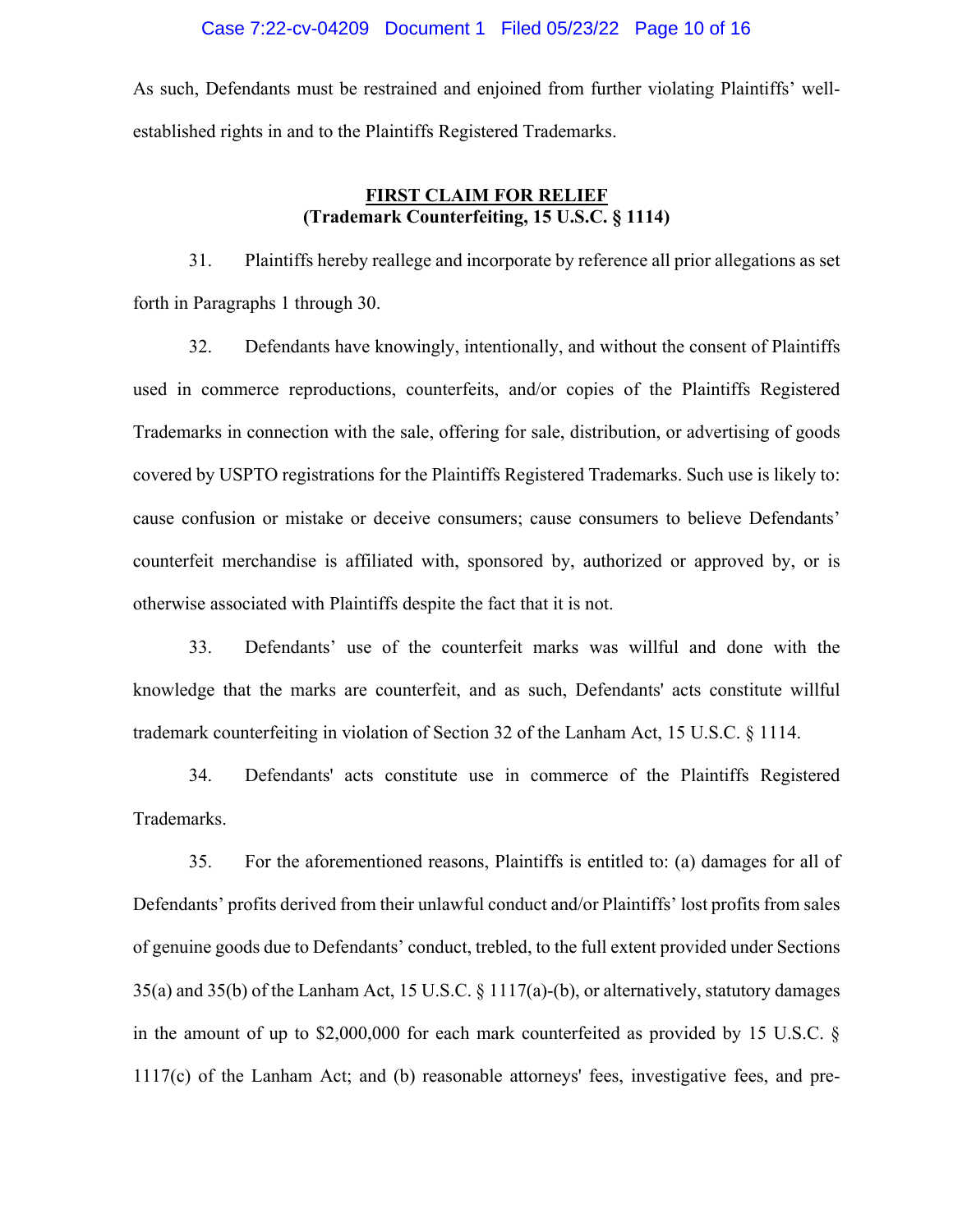#### Case 7:22-cv-04209 Document 1 Filed 05/23/22 Page 11 of 16

judgment interest according to 15 U.S.C. § 1117(b).

36. Plaintiffs have no adequate remedy at law for Defendants' ongoing wrongful conduct. Plaintiffs have been, and absent injunctive relief will continue to be, irreparably harmed by Defendants' actions.

## **SECOND CLAIM FOR RELIEF (Trademark Infringement, 15 U.S.C. §1114)**

37. Plaintiffs hereby reallege and incorporate by reference all prior allegations as set forth in Paragraphs 1 through 30.

38. Defendants have knowingly, intentionally, and without the consent of Plaintiffs used in commerce reproductions, counterfeits, and/or copies of the Plaintiffs Registered Trademarks in connection with the sale, offering for sale, distribution, or advertising of goods covered by USPTO registrations for the Plaintiffs Registered Trademarks. Such use is likely to: cause confusion or mistake or deceive consumers; cause consumers to believe Defendants' counterfeit merchandise is affiliated with, sponsored by, authorized or approved by, or is otherwise associated with Plaintiffs despite the fact that it is not.

39. Defendants' use of the infringing marks was willful and done with the knowledge that the marks are infringing, and as such, Defendants' acts constitute willful trademark infringement in violation of Section 32 of the Lanham Act, 15 U.S.C. § 1114.

40. Defendants' acts constitute use in commerce of the Plaintiffs Registered Trademarks.

41. For the aforementioned reasons, Plaintiffs is entitled to: (a) damages for all of Defendants' profits derived from their unlawful conduct and/or Plaintiffs' lost profits from sales of genuine goods due to Defendants' conduct to the full extent provided under Section 35(a) of the Lanham Act, 15 U.S.C. § 1117(a); and (b) reasonable attorneys' fees, investigative fees, and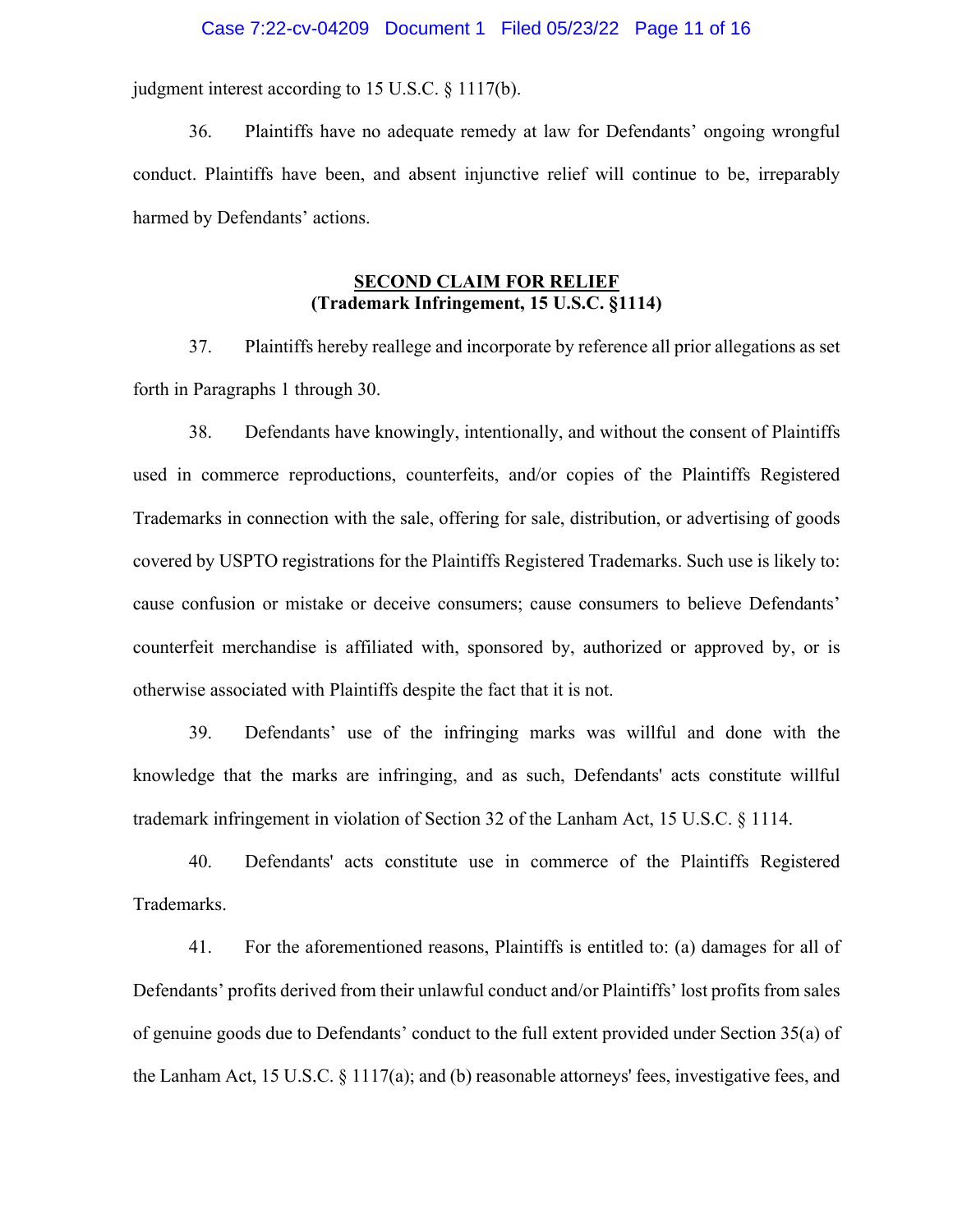#### Case 7:22-cv-04209 Document 1 Filed 05/23/22 Page 12 of 16

pre-judgment interest according to 15 U.S.C. § 1117(b).

42. Plaintiffs have no adequate remedy at law for Defendants' ongoing wrongful conduct. Plaintiffs have been, and absent injunctive relief will continue to be, irreparably harmed by Defendants' actions.

## **THIRD CLAIM FOR RELIEF (Unfair Competition, False Designation of Origin & False Description, 15 U.S.C. § 1125(a))**

43. Plaintiffs hereby reallege and incorporate by reference all prior allegations as set forth in Paragraphs 1 through 30.

44. Defendants' sale, offering for sale, distribution, or advertising of goods bearing the Plaintiffs Registered Trademarks constitutes use in commerce of false designations of origin and false and misleading descriptions and representations that Defendants' counterfeit merchandise is affiliated with, sponsored by, authorized or approved by, or is otherwise associated with Plaintiffs despite the fact that it is not. As a result of Defendants' unauthorized use of the Plaintiffs Registered Trademarks, the public is likely to be misled and confused as to the source, sponsorship, or affiliation of Defendants' counterfeit merchandise.

45. Defendants' sale, offering for sale, distribution, or advertising of goods bearing the Plaintiffs Registered Trademarks constitutes unfair competition as it is intended to cause confusion and deceive consumers and trades upon the established reputation and goodwill of Plaintiffs.

46. Defendants' conduct is willful, intended to reap the benefit of Plaintiffs' established goodwill, and violates Section 43(a) of the Lanham Act, 15 U.S.C. § 1125(a), all to the severe detriment of Plaintiffs.

47. Defendants' acts entitle Plaintiffs to damages for all of Defendants' profits derived from their past unlawful conduct and/or for all of Plaintiffs' lost profits from lost sales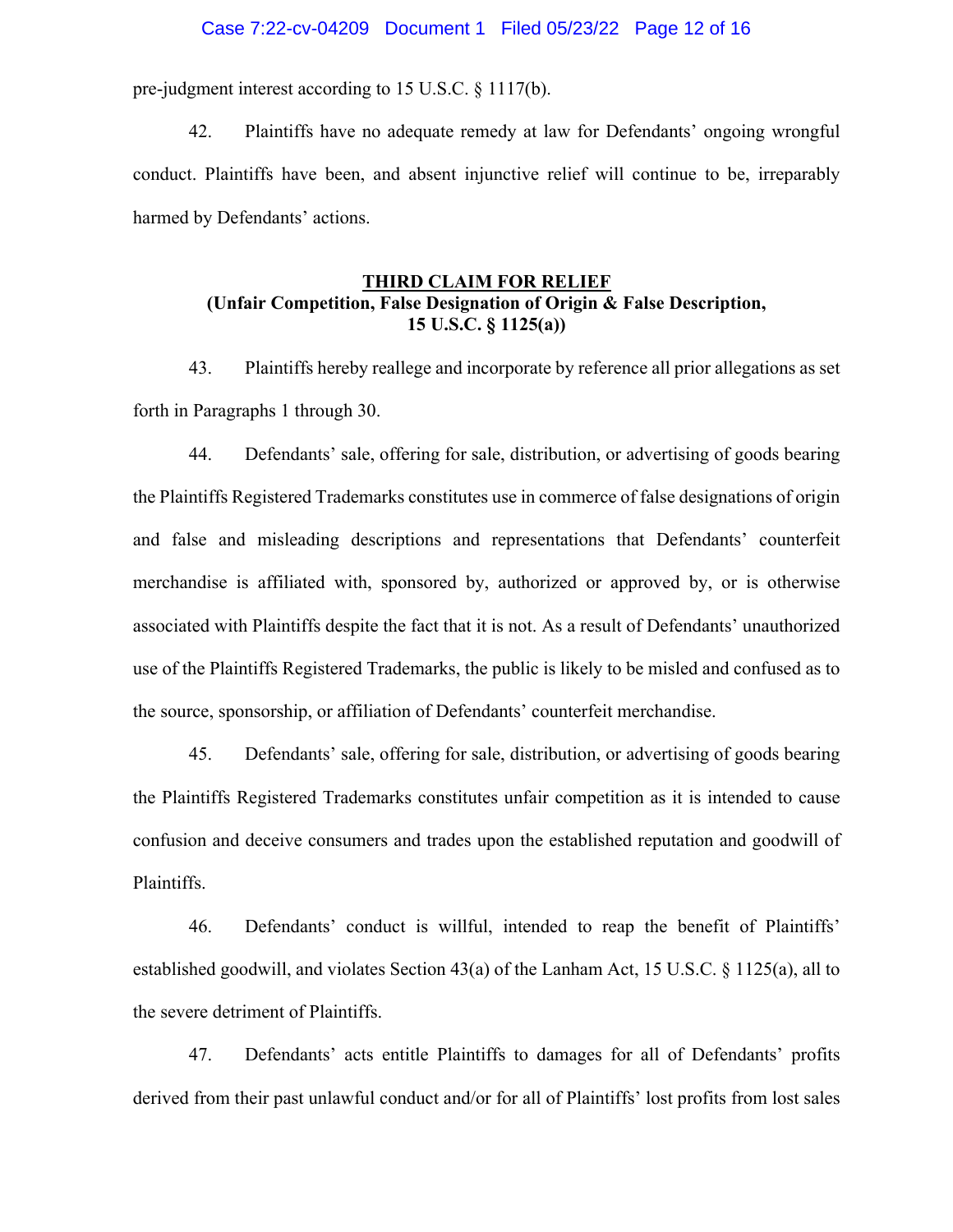#### Case 7:22-cv-04209 Document 1 Filed 05/23/22 Page 13 of 16

of genuine goods due to Defendants' conduct, trebled, to the full extent provided under Sections 35(a) and 35(b) of the Lanham Act, 15 U.S.C. §1117(a)-(b), or in the alternative to statutory damages under Section 35(c) of the Lanham Act, 15 U.S.C. § 1117(c).

48. Plaintiffs have no adequate remedy at law for Defendants' ongoing wrongful conduct. Plaintiffs have been, and absent injunctive relief will continue to be, irreparably harmed by Defendants' actions.

## **FOURTH CLAIM FOR RELIEF (Federal Trademark Dilution, 15 U.S.C. § 1125(c))**

49. Plaintiffs hereby reallege and incorporate by reference all prior allegations as set forth in Paragraphs 1 through 30.

50. Defendants' use of the Plaintiffs Registered Trademarks or marks confusingly similar thereto in order to sell their products constitutes Defendants' commercial use in commerce of the Plaintiffs Registered Trademarks.

51. The Plaintiffs Registered Trademarks are world famous and distinctive. They achieved such status long prior to Defendants' activities complained of herein.

52. Defendants' use of the Plaintiffs Registered Trademarks on the Internet to advertise unauthorized merchandise constitutes tarnishment of the Plaintiffs Registered Trademarks.

53. Plaintiffs is suffering and will continue to suffer irreparable harm from Defendants' dilutive activities.

54. Defendants' acts as aforesaid are diluting the distinctive quality of the Plaintiffs Registered Trademarks in violation of Section 43(c) of the Lanham Act, 15 U.S.C.  $\S$  1125(c).

55. Defendants have intentionally and willfully appropriated the Plaintiffs Registered Trademarks and traded on Plaintiffs' reputations.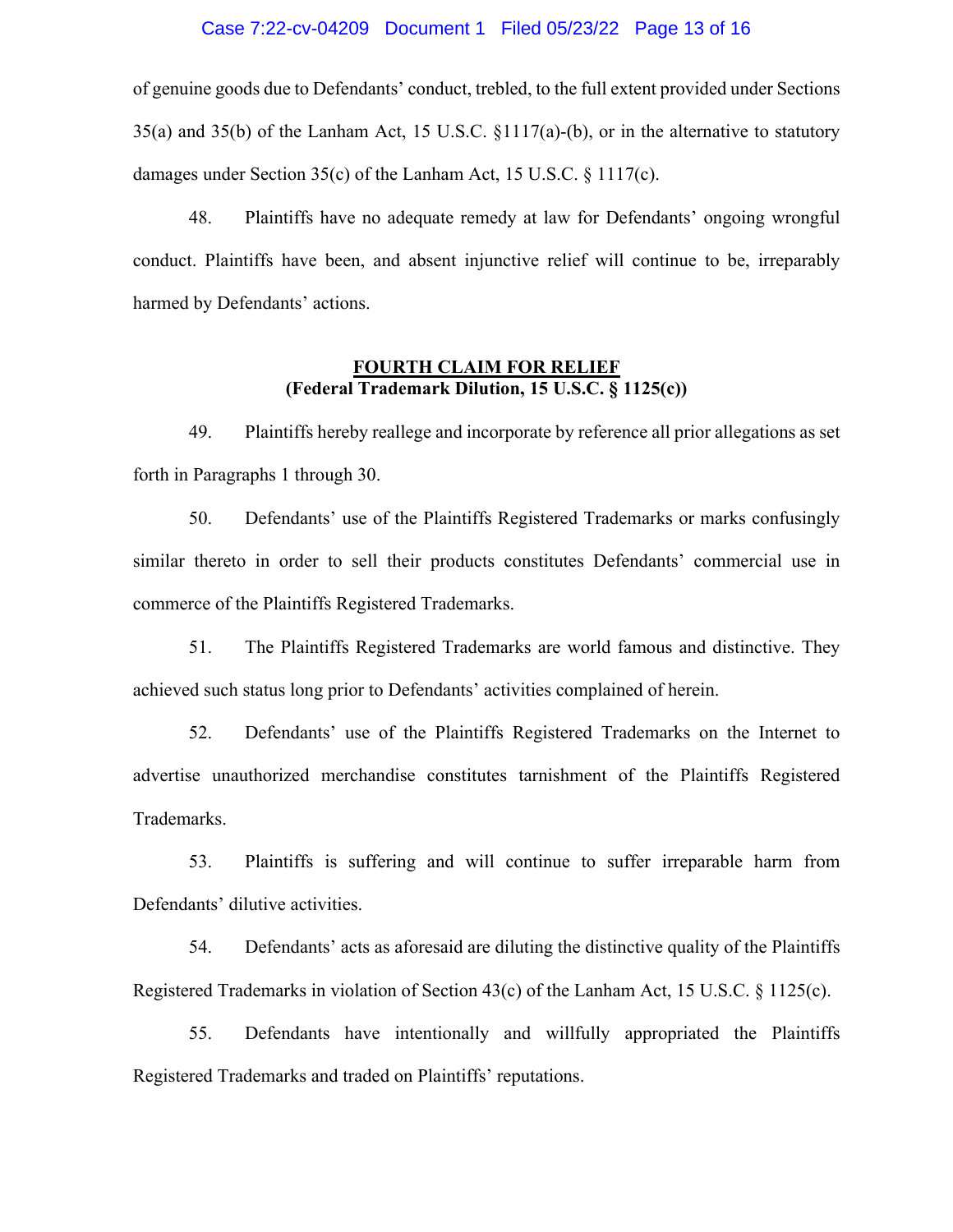### Case 7:22-cv-04209 Document 1 Filed 05/23/22 Page 14 of 16

56. Defendants' wrongful acts of dilution will continue unless enjoined by this Court.

## **FIFTH CLAIM FOR RELIEF (Unfair and Deceptive Business Practices, N.Y. Gen. Bus. L. § 349)**

57. Plaintiffs hereby reallege and incorporate by reference all prior allegations as set forth in Paragraphs 1 through 30.

58. The wrongful conduct of Defendants, including but not limited to, the distribution of Infringing Products and making false statements, in order to conceal their illegal activity constitutes materially misleading and deceptive trade practices under New York General Business Law § 349.

59. This wrongful conduct was consumer-oriented within the meaning of Section 349, as it is the intent of Defendants to distribute Counterfeit Product into the marketplace and therefore harm the general consuming public.

60. Because of this deceptive conduct, Plaintiffs have been and will continue to be damaged both monetarily and in ways impossible to remedy through monetary judgment.

#### **PRAYER FOR RELIEF**

**WHEREFORE,** Plaintiffs respectfully request that the Court order the following relief:

I. That the Court enter an injunction ordering that Defendants, their agents, servants, employees, and all other persons in privity or acting in concert with them be enjoined and restrained from:

a) using any counterfeit or infringement of the Plaintiffs Registered Trademarks to identify any goods not authorized by Plaintiffs;

b) counterfeiting or infringing the Plaintiffs Registered Trademarks by importing, manufacturing, distributing, selling, offering for sale, advertising, promoting, displaying any products bearing any simulation, reproduction, counterfeit, or copy of the Plaintiffs Registered Trademarks;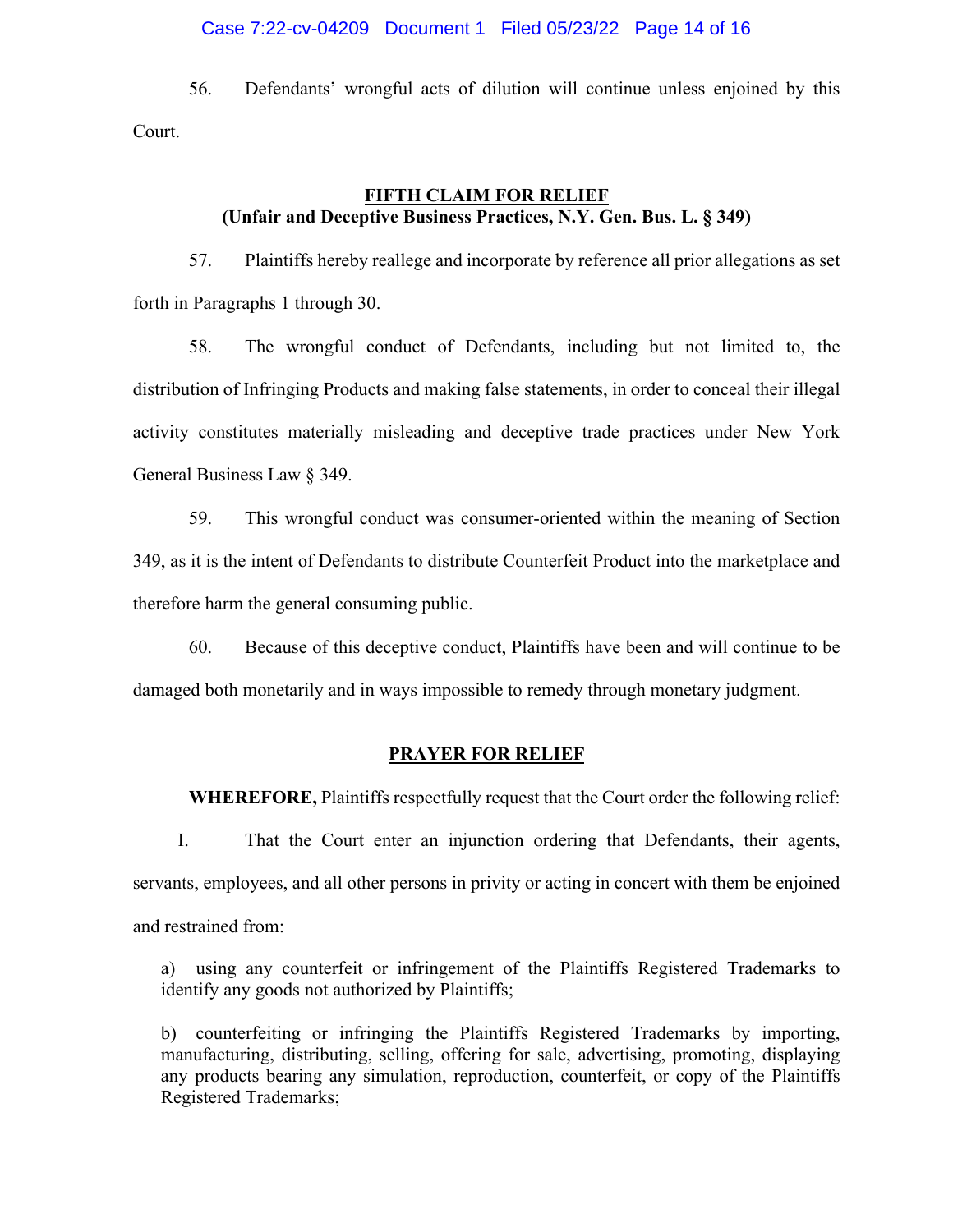#### Case 7:22-cv-04209 Document 1 Filed 05/23/22 Page 15 of 16

c) using any simulation, reproduction, counterfeit, or copy of the Plaintiffs Registered Trademarks in connection with the importation, promotion, advertisement, display, sale, offering for sale, manufacture, production, circulation, or distribution of any unauthorized products in such fashion as to relate or connect, or tend to relate or connect, such products in any way to Plaintiffs, or to any goods sold, manufactured, sponsored, or approved by, or connected with Plaintiffs;

d) making any statement or representation whatsoever, or using any false designation of origin or false description, or performing any act, which can or is likely to lead the trade or public, or individual members thereof, to believe that any services provided, products manufactured, distributed, sold or offered for sale, or rented by Defendants are in any way associated or connected with Plaintiffs;

e) engaging in any other conduct constituting an infringement of the Plaintiffs Registered Trademarks, of Plaintiffs' rights in, or to use or to exploit, said trademark, or constituting any weakening of Plaintiffs' names, reputations, and goodwill.

II. That Defendants be required to deliver to Plaintiffs for destruction all unauthorized materials bearing any of the Plaintiffs Registered Trademarks in association with unauthorized goods and the means for production of same pursuant to 15 U.S.C. § 1118.

III. Requiring Defendants to pay to Plaintiffs such damages for all of Defendants' profits derived from their unlawful conduct and/or Plaintiffs' lost profits from sales of genuine goods due to Defendants' infringement, counterfeiting, false designation of origin, unfair competition trebled to the full extent provided under Sections 35(a) and 35(b) of the Lanham Act, 15 U.S.C. § 1117(a)-(b), or alternatively, statutory damages in the amount of up to \$2,000,000 for each mark counterfeited as provided by 15 U.S.C. § 1117(c) of the Lanham Act.

IV. Ordering that Defendants compensate Plaintiffs for the costs of this action, reasonable attorneys' fees, investigative fees, and pre-judgment interest according to 15 U.S.C.

 $§ 1117(b).$ 

V. Plaintiffs be awarded their actual damages and attorneys' fees pursuant to N.Y. Gen. Bus. L. § 349.

VI. Defendants be required to pay pre-judgment interest on all damages and profits